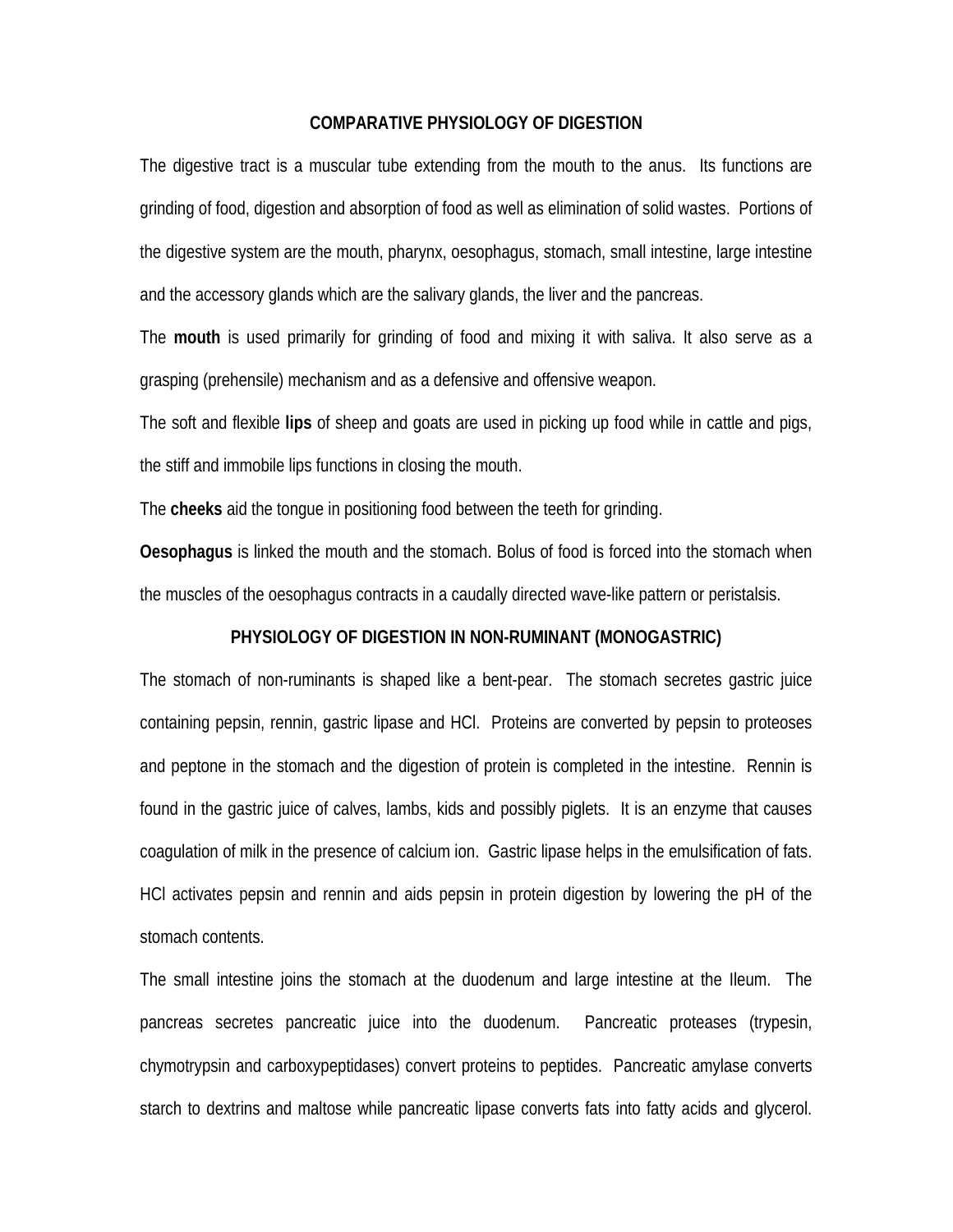Bile (a greenish-yellow liquid) is secreted by the liver and passes directly into the duodenum through the bile ducts. Bile emulsifies fat and aid in the maintenance of an alkaline pH in the intestine.

Intestinal secretions are produced by the intestinal glands and duodenal glands. These includes

Maltase - hydrolyses maltose to glucose

Sucrase - hydrolyses sucrose to glucose and fructose

Lactase - hydrolyses lactose to glucose and galactose

Peptidase - hydrolyses peptides to amino acids

Nucleotidase - hydrolyses nucleotides into nucleosides and phosphoric acid

Nucleosidase - hydrolyses nucleosides.

Materials moved by peristalsis out of the large intestine or colon are faeces. These are periodically passed through the rectum and anus in the act of defaecation.

# **PHYSIOLOGY OF DIGESTION IN RUMINANT**

The ruminant stomach is complex and is divided into four chambers namely rumen, reticulum, omasum and abomasum.

The major feature of ruminant digestion is that microbial digestion or fermentation takes place on a large scale in the rumen and reticulum due to the presence of large numbers of bacteria and protozoa. Properties which allow microbial digestion of food in these regions include

- large capacity of the stomach
- near neutral pH (5.0 7.0) of the fluid environment
- slow passage of ingesta through the fermentation site
- continuous removal of the end-products of fermentation.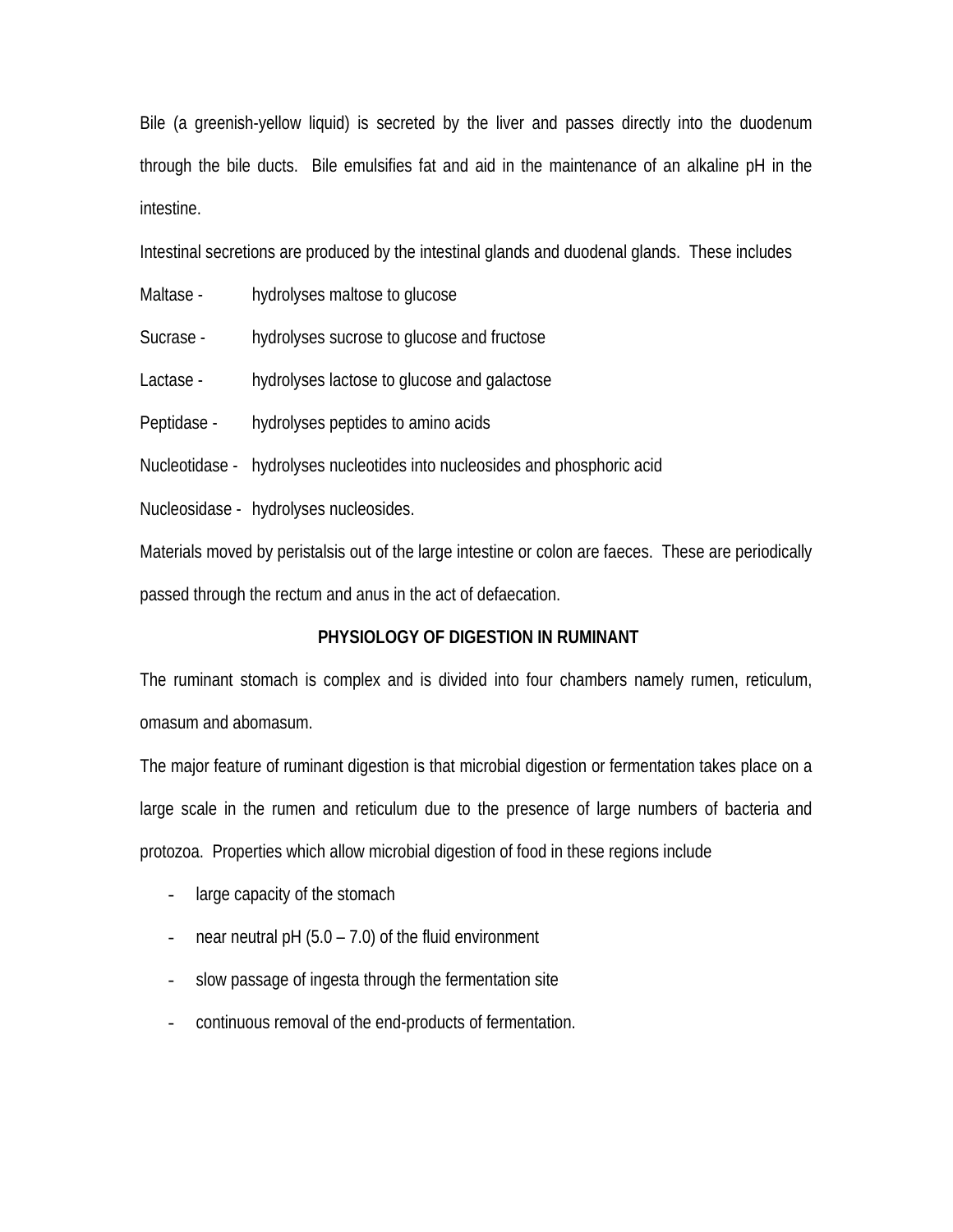**Soluble carbohydrates** are rapidly fermented while structural components of plant tissues – cellulose, hemicellulose and lignin are more slowly fermented. The end produce of carbohydrate fermentation are simple volatile fatty acids (VFA),  $CO<sub>2</sub>$  and methane (CH<sub>4</sub>).

**Proteins** are hydrolysed by rumen microorganisms to free amino acids which are later degraded by fermentative deamination to produce ammonia and short chain fatty acids. Some of the ammonia or amino acids are used to form new bacterial cells and these are eventually digested in the abomasum to provide the animal's requirements of amino acids.

**Lipids** are hydrolysed by rumen microbes to fatty acids and glycerol. Rumen microbes are able to synthesize the B vitamins required by the ruminant animals.

The omasum compresses the ingesta and withdraws fluid from it. It also reduces the food materials into finer particles. The abomasum is comparable to the simple stomach of the Monogastric animals and function as such.

The secretions of small and large intestines are similar to those of Monogastric animals. However, further fermentative digestion takes place in the colon and caecum to produce volatile fatty acids.

#### **Absorption of Carbohydrate, Protein and Fat**

In the Monogastric animals, simple sugars are absorbed across the wall of the duodenum and ileum. Absorption of amino acid is rapid in the duodenum and jejunum but slow in the ileum. Fat absorption is greatest in the upper parts of the small intestine, but appreciable amounts are also absorbed in the ileum.

In ruminants, the VFA produced in the rumen are absorbed through the rumen wall. Other substances absorbed through the rumen and reticulum walls include lactic acid, ammonia, chloride, sodium and potassium. The epithelia of the omasum and abomasums also permit the absorption of some VFA.